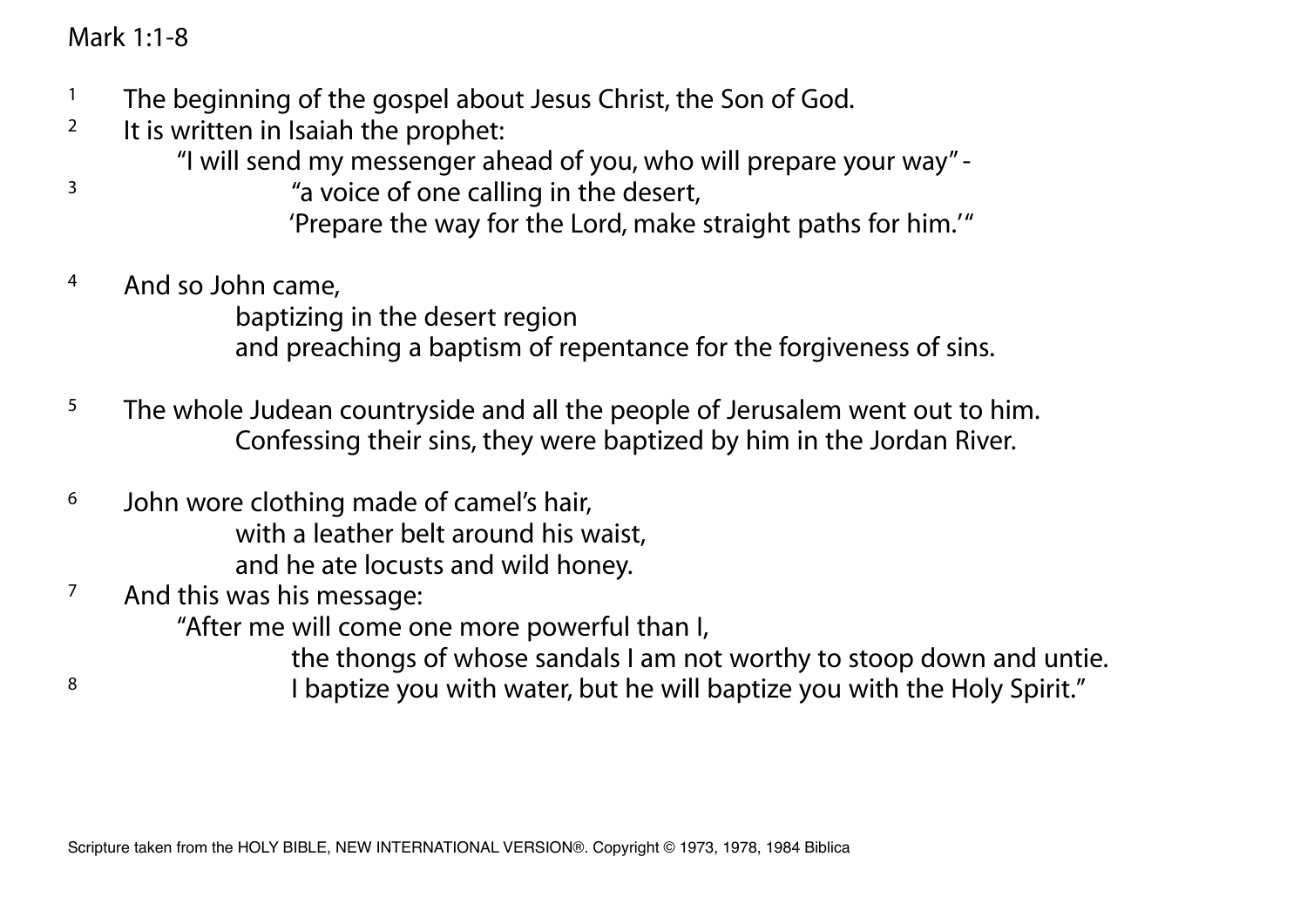Mark 1:21-28

- $21$  They went to Capernaum, and when the Sabbath came, Jesus went into the synagogue and began to teach.
- <sup>22</sup> The people were amazed at his teaching, because he taught them as one who had authority, not as the teachers of the law.
- <sup>23</sup> Just then a man in their synagogue who was possessed by an evil spirit cried out,
- <sup>24</sup> "What do you want with us, Jesus of Nazareth? Have you come to destroy us? I know who you are -- the Holy One of God!"
- <sup>25</sup> "Be quiet!" said Jesus sternly. "Come out of him!"<br><sup>26</sup> The evil spirit shook the man violently and came
- The evil spirit shook the man violently and came out of him with a shriek.
- $27$  The people were all so amazed that they asked each other, "What is this? A new teaching -- and with authority! He even gives orders to evil spirits and they obey him."
- $28$  News about him spread quickly over the whole region of Galilee.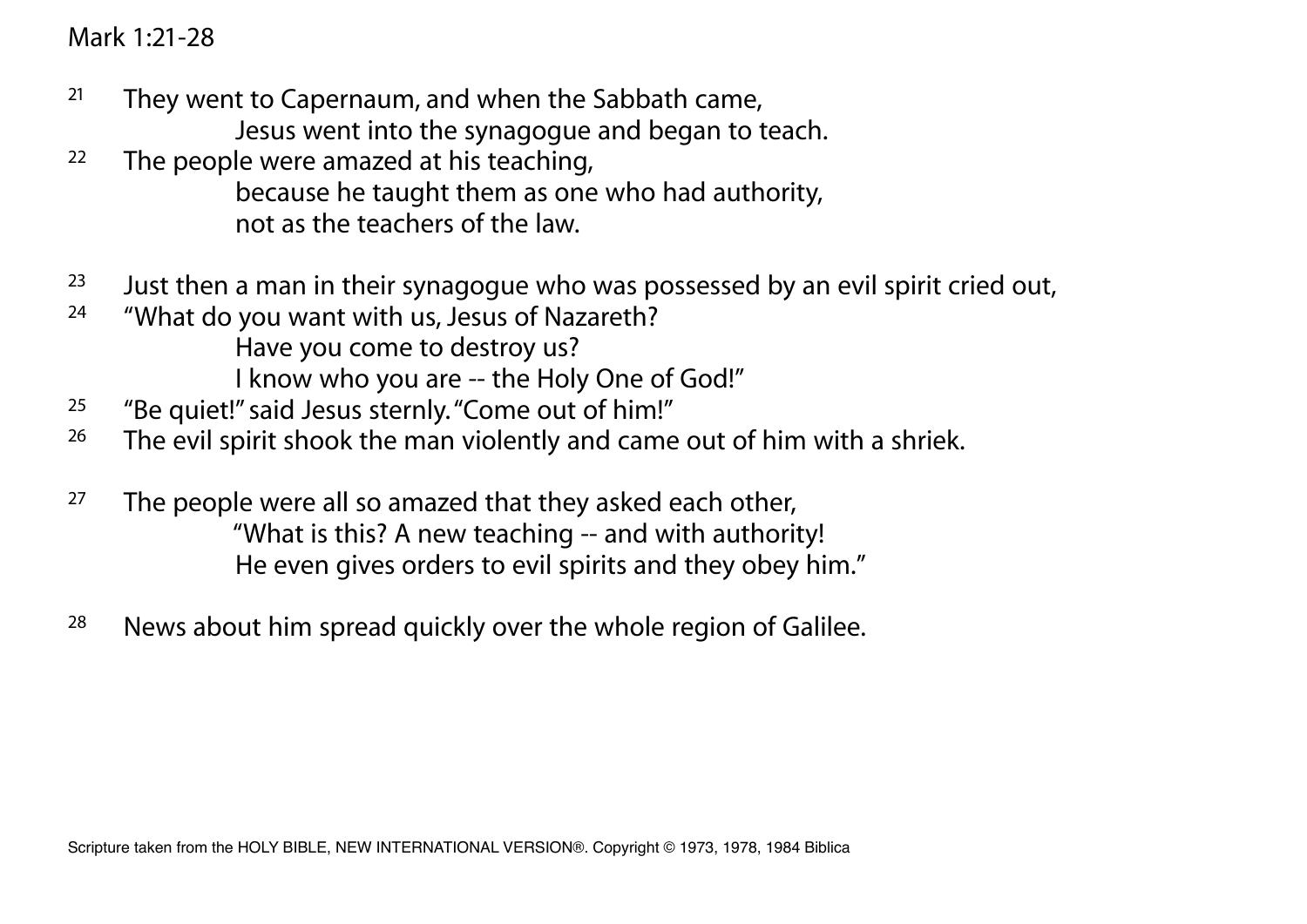Mark 2:13-17

 $13$  Once again Jesus went out beside the lake.

A large crowd came to him, and he began to teach them.

- <sup>14</sup> As he walked along, he saw Levi son of Alphaeus sitting at the tax collector's booth. "Follow me," Jesus told him, and Levi got up and followed him.
- <sup>15</sup> While Jesus was having dinner at Levi's house, many tax collectors and "sinners" were eating with him and his disciples, for there were many who followed him.
- <sup>16</sup> When the teachers of the law who were Pharisees saw him eating with the "sinners" and tax collectors, they asked his disciples: "Why does he eat with tax collectors and 'sinners'?"<br>On bearing this lesus said to them
- On hearing this, Jesus said to them,

 "It is not the healthy who need a doctor, but the sick. I have not come to call the righteous, but sinners."

Scripture taken from the HOLY BIBLE, NEW INTERNATIONAL VERSION®. Copyright © 1973, 1978, 1984 Biblica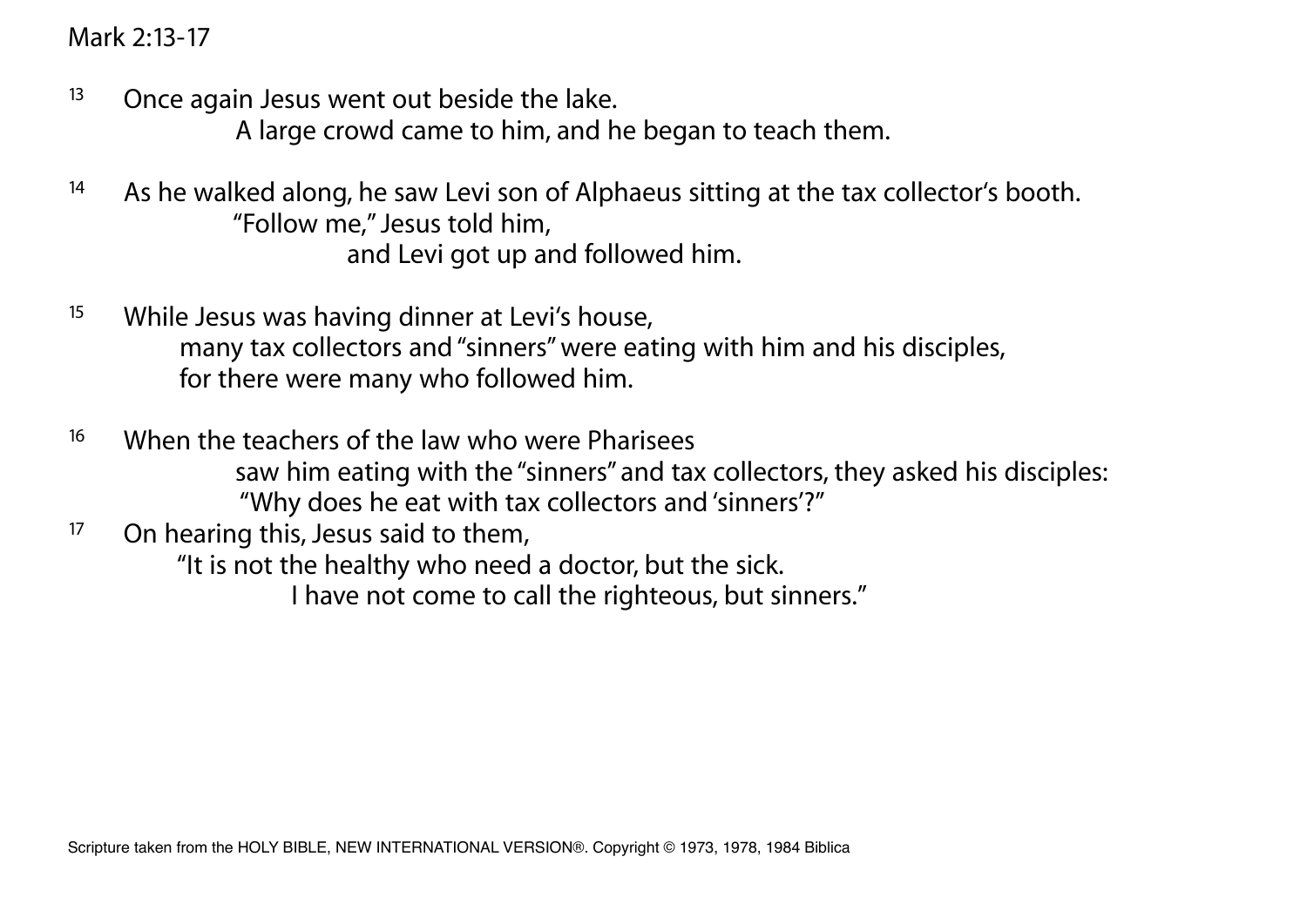Mark 3:1-6

- <sup>1</sup> Another time he went into the synagogue,
	- and a man with a shriveled hand was there.
- <sup>2</sup> Some of them were looking for a reason to accuse Jesus, so they watched him closely to see if he would heal him on the Sabbath.
- $3$  Jesus said to the man with the shriveled hand,
	- "Stand up in front of everyone."
- 4 Then Jesus asked them,

 "Which is lawful on the Sabbath: to do good or to do evil, to save life or to kill?"

But they remained silent.

<sup>5</sup> He looked around at them in anger and, deeply distressed at their stubborn hearts, said to the man, "Stretch out your hand."

He stretched it out, and his hand was completely restored.

 $6$  Then the Pharisees went out and began to plot with the Herodians how they might kill Jesus.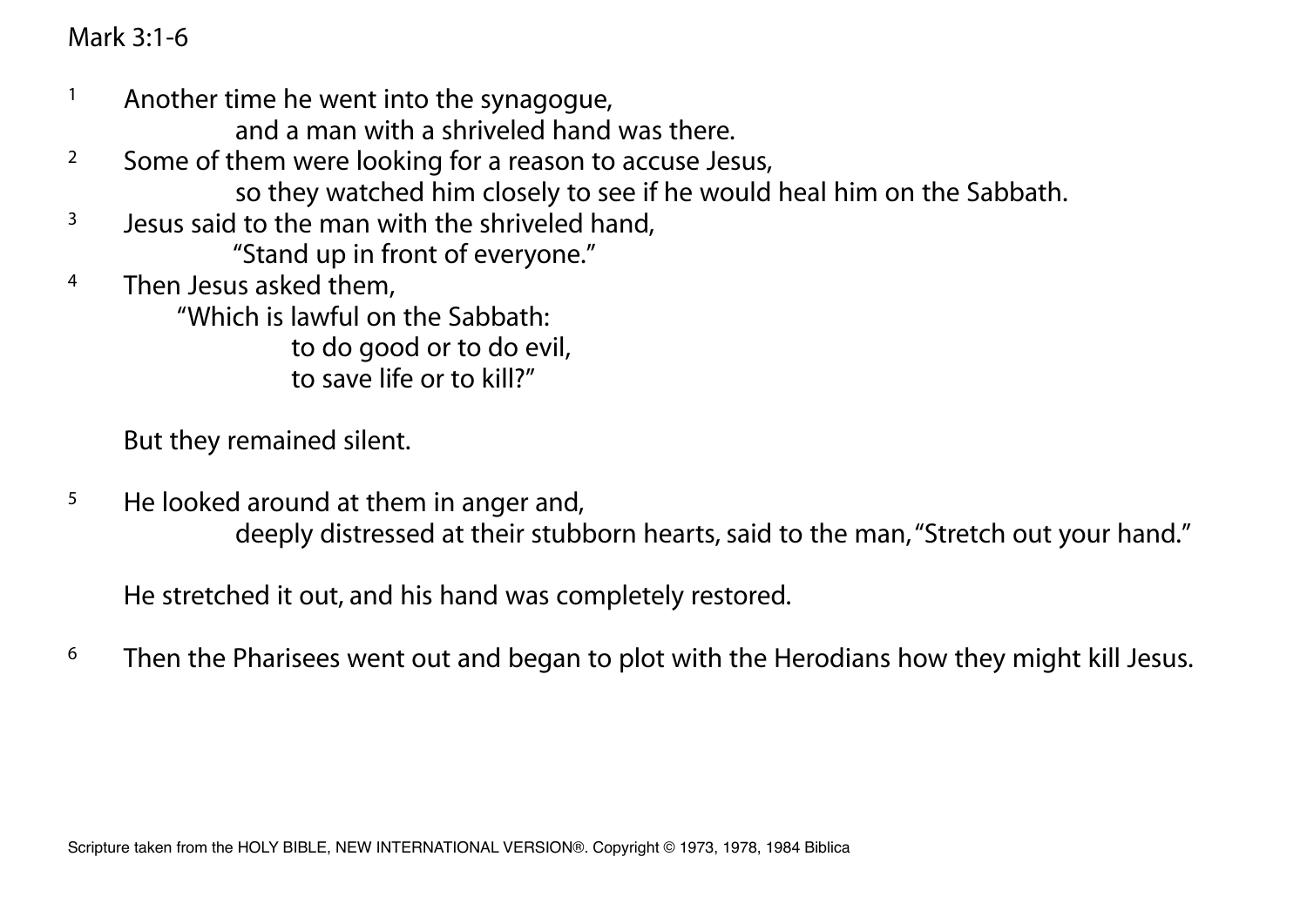Mark 4:35-41

- $35$  That day when evening came, he said to his disciples, "Let us go over to the other side."
- <sup>36</sup> Leaving the crowd behind, they took him along, just as he was, in the boat. There were also other boats with him.
- <sup>37</sup> A furious squall came up, and the waves broke over the boat, so that it was nearly swamped.
- $38$  Jesus was in the stern, sleeping on a cushion.

 The disciples woke him and said to him, "Teacher, don't you care if we drown?"

- <sup>39</sup> He got up, rebuked the wind and said to the waves, "Quiet! Be still!" Then the wind died down and it was completely calm.
- <sup>40</sup> He said to his disciples, "Why are you so afraid? Do you still have no faith?"
- <sup>41</sup> They were terrified and asked each other, "Who is this? Even the wind and the waves obey him!"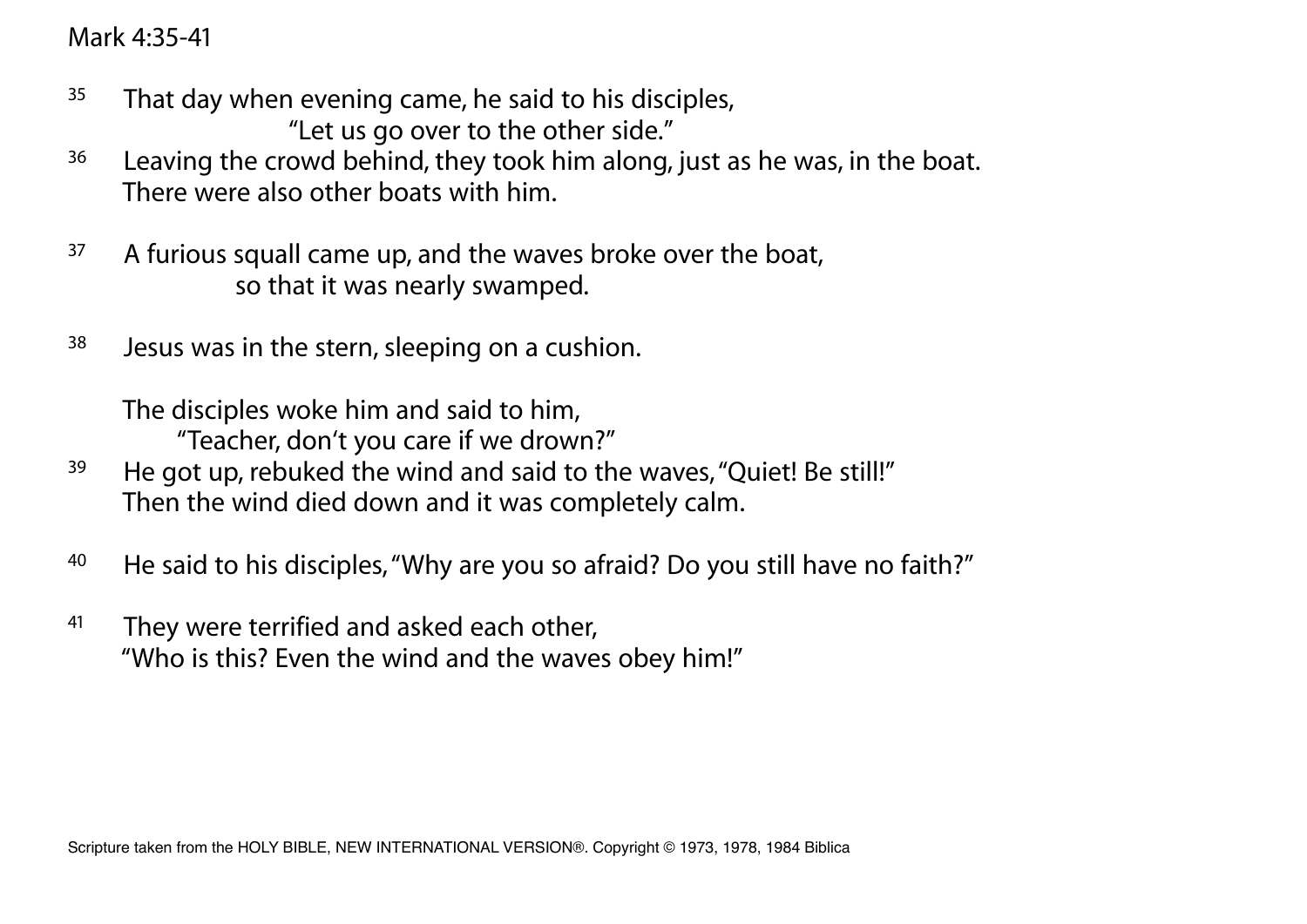Mark 5:24-34

- <sup>24</sup> So Jesus went with him. A large crowd followed and pressed around him.
- $25$  And a woman was there who had been subject to bleeding for twelve years.
- <sup>26</sup> She had suffered a great deal under the care of many doctors and had spent all she had, yet instead of getting better she grew worse.<br>27 When she beard about lesus she came up be
- When she heard about Jesus, she came up behind him in the crowd and touched his cloak,
- <sup>28</sup> because she thought, "If I just touch his clothes, I will be healed."
- 29 Immediately her bleeding stopped and she felt in her body that she was freed from her suffering.
- <sup>30</sup> At once Jesus realized that power had gone out from him. He turned around in the crowd and asked, "Who touched my clothes?"
- <sup>31</sup> "You see the people crowding against you," his disciples answered, "and yet you can ask, 'Who touched me?'"
- <sup>32</sup> But Jesus kept looking around to see who had done it.
- <sup>33</sup> Then the woman, knowing what had happened to her, came and fell at his feet and,
	- trembling with fear, told him the whole truth.
- <sup>34</sup> He said to her, "Daughter, your faith has healed you.

Go in peace and be freed from your suffering."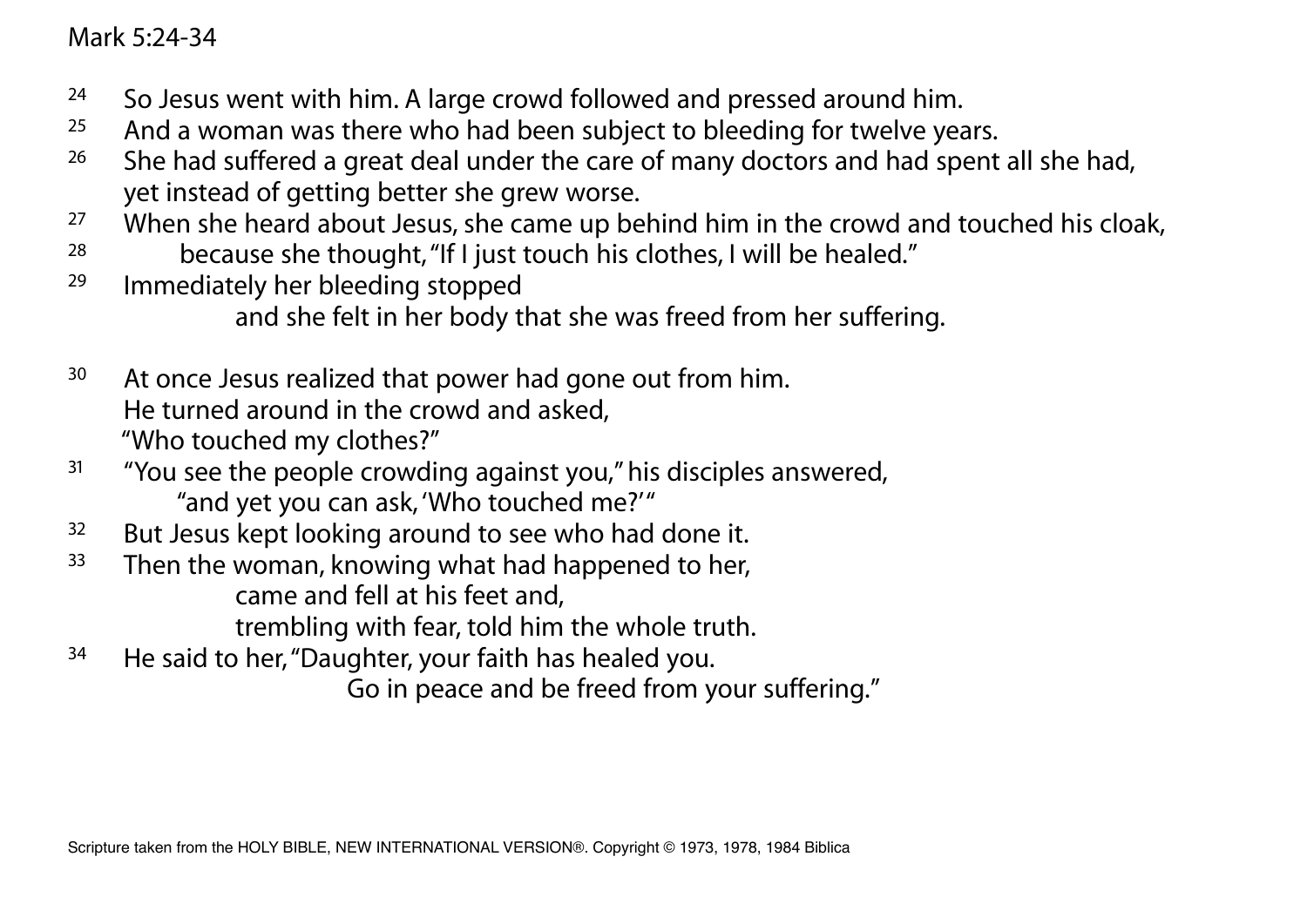# Mark 6:45-52

- $45$  Immediately Jesus made his disciples get into the boat and go on ahead of him to Bethsaida, while he dismissed the crowd
- 46 After leaving them, he went up on a mountainside to pray.
- <sup>47</sup> When evening came, the boat was in the middle of the lake, and he was alone on land.
- 48 He saw the disciples straining at the oars, because the wind was against them.

 About the fourth watch of the night he went out to them, walking on the lake. He was about to pass by them,

49 but when they saw him walking on the lake, they thought he was a ghost. They cried out, 50 because they all saw him and were terrified.

 Immediately he spoke to them and said, "Take courage! It is I. Don't be afraid."

- $51$  Then he climbed into the boat with them, and the wind died down. They were completely amazed,
- 52 for they had not understood about the loaves; their hearts were hardened.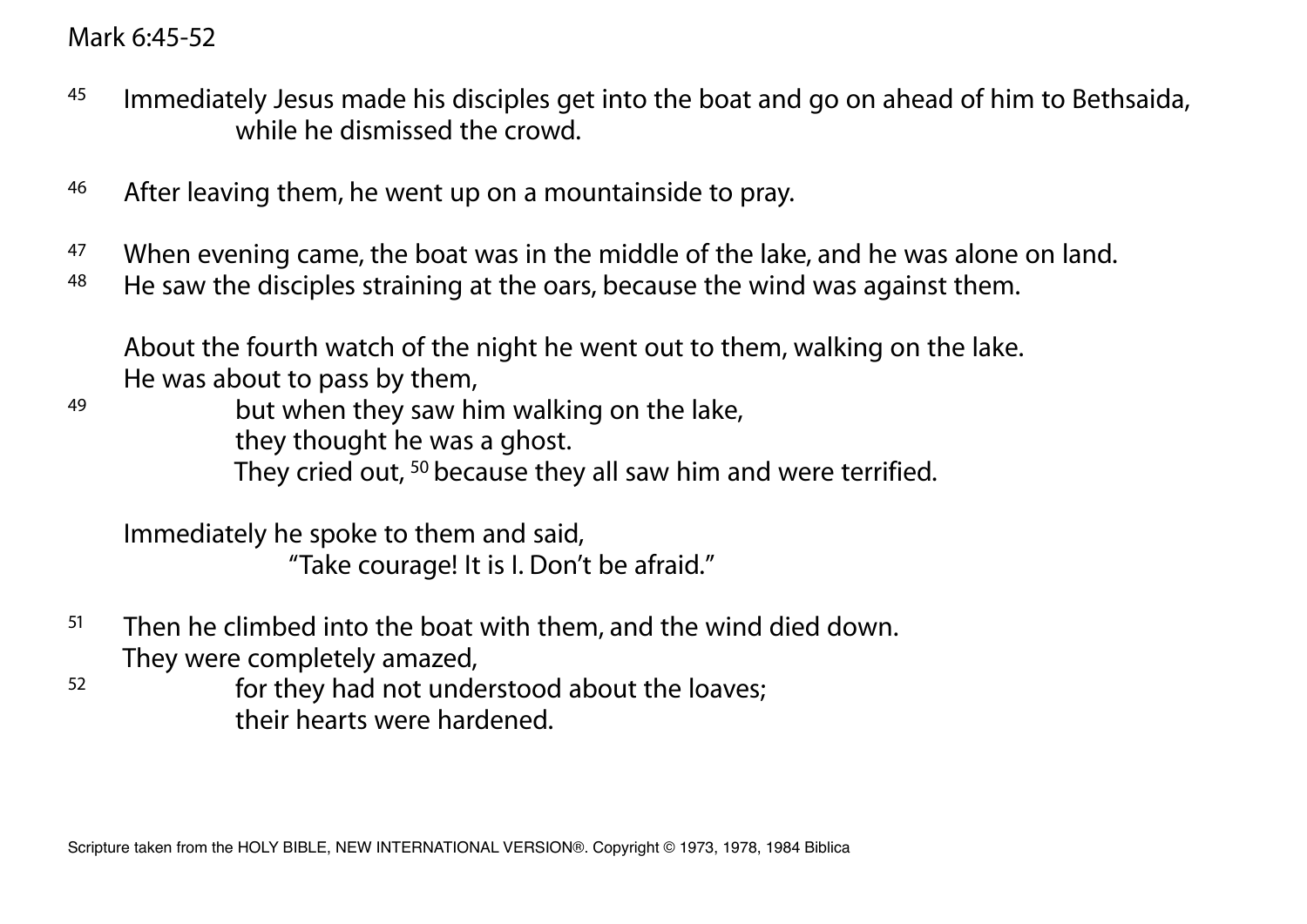Mark 7:31-37

- $31$  Then Jesus left the vicinity of Tyre and went through Sidon, down to the Sea of Galilee and into the region of the Decapolis.
- <sup>32</sup> There some people brought to him a man who was deaf and could hardly talk, and they begged him to place his hand on the man.
- <sup>33</sup> After he took him aside, away from the crowd, Jesus put his fingers into the man's ears. Then he spit and touched the man's tongue.
- 34 He looked up to heaven and with a deep sigh said to him, "Ephphatha!" (which means, "Be opened!" ).
- <sup>35</sup> At this, the man's ears were opened, his tongue was loosened and he began to speak plainly. <sup>36</sup> Jesus commanded them not to tell anyone.
	- But the more he did so, the more they kept talking about it.
- <sup>37</sup> People were overwhelmed with amazement.
	- "He has done everything well," they said.
	- "He even makes the deaf hear and the mute speak."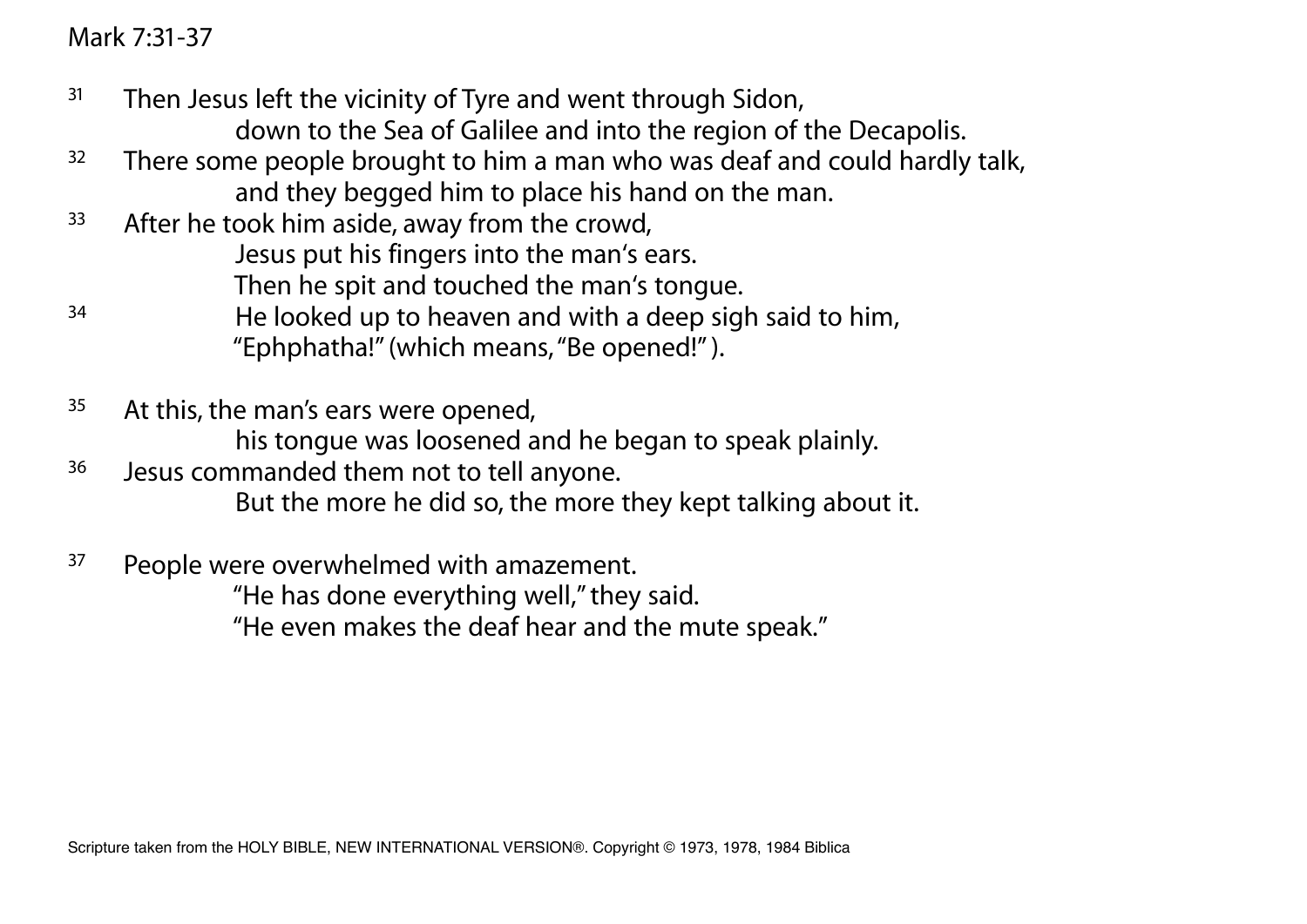### Mark 8:27-33

<sup>27</sup> Jesus and his disciples went on to the villages around Caesarea Philippi.

On the way he asked them, "Who do people say I am?"<br>28 They replied

They replied,

 "Some say John the Baptist; others say Elijah; and still others, one of the prophets."

- <sup>29</sup> "But what about you?" he asked. "Who do you say I am?" Peter answered, "You are the Christ."
- <sup>30</sup> Jesus warned them not to tell anyone about him.
- $31$  He then began to teach them that the Son of Man must suffer many things and be rejected by the elders, chief priests and teachers of the law, and that he must be killed and after three days rise again.
- $32$  He spoke plainly about this,

and Peter took him aside and began to rebuke him.

<sup>33</sup> But when Jesus turned and looked at his disciples, he rebuked Peter.

"Get behind me, Satan!" he said.

"You do not have in mind the things of God, but the things of men."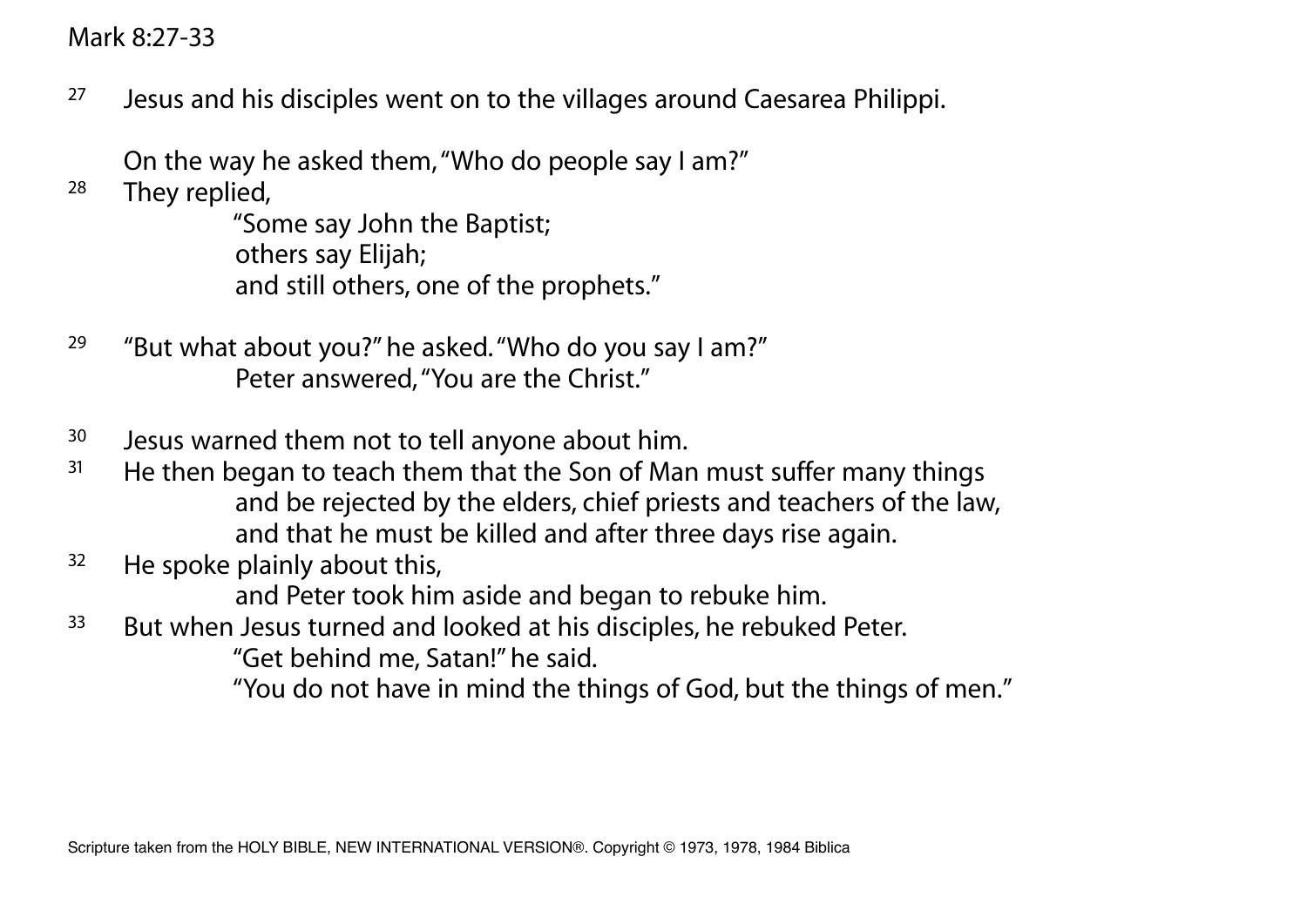# Mark 9:2-8

- <sup>2</sup> After six days Jesus took Peter, James and John with him and led them up a high mountain, where they were all alone. There he was transfigured before them.
- <sup>3</sup> His clothes became dazzling white,
	- whiter than anyone in the world could bleach them.
- <sup>4</sup> And there appeared before them Elijah and Moses, who were talking with Jesus.
- 5 Peter said to Jesus,
	- "Rabbi, it is good for us to be here.
		- Let us put up three shelters --
		- one for you, one for Moses and one for Elijah."
- 6 (He did not know what to say, they were so frightened.)
- $7$  Then a cloud appeared and enveloped them, and a voice came from the cloud: "This is my Son, whom I love. Listen to him!"
- 8 Suddenly, when they looked around, they no longer saw anyone with them except Jesus.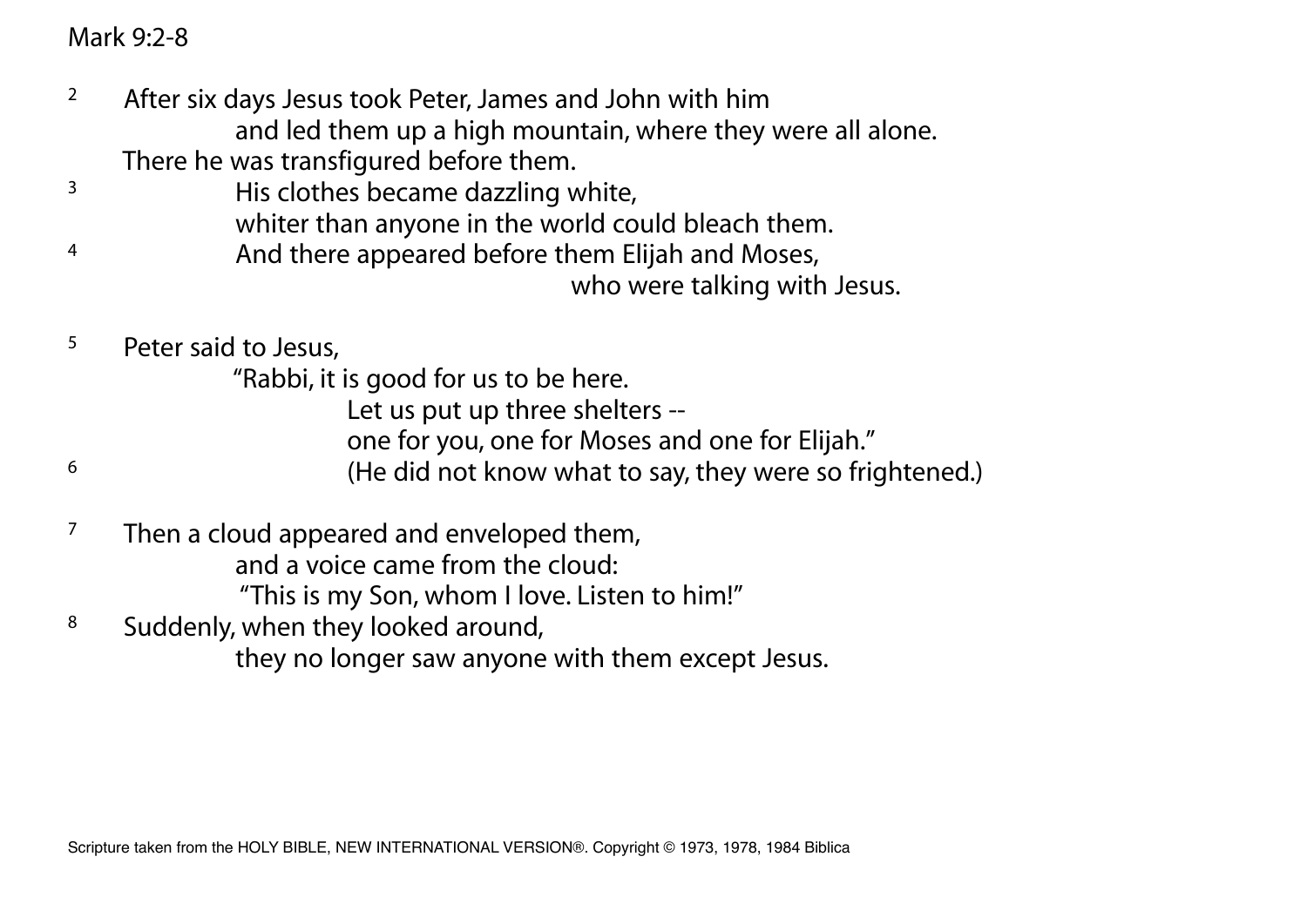Mark 10:17-22

<sup>17</sup> As Jesus started on his way, a man ran up to him and fell on his knees before him. "Good teacher," he asked, "what must I do to inherit eternal life?" 18 "Why do you call me good?" Jesus answered. "No one is good -- except God alone. 19 You know the commandments: 'Do not murder, do not commit adultery, do not steal, do not give false testimony, do not defraud, honor your father and mother.'" <sup>20</sup> "Teacher," he declared, "all these I have kept since I was a boy." 21 Jesus looked at him and loved him. "One thing you lack," he said. "Go, sell everything you have and give to the poor, and you will have treasure in heaven. Then come, follow me."

22 At this the man's face fell.

He went away sad, because he had great wealth.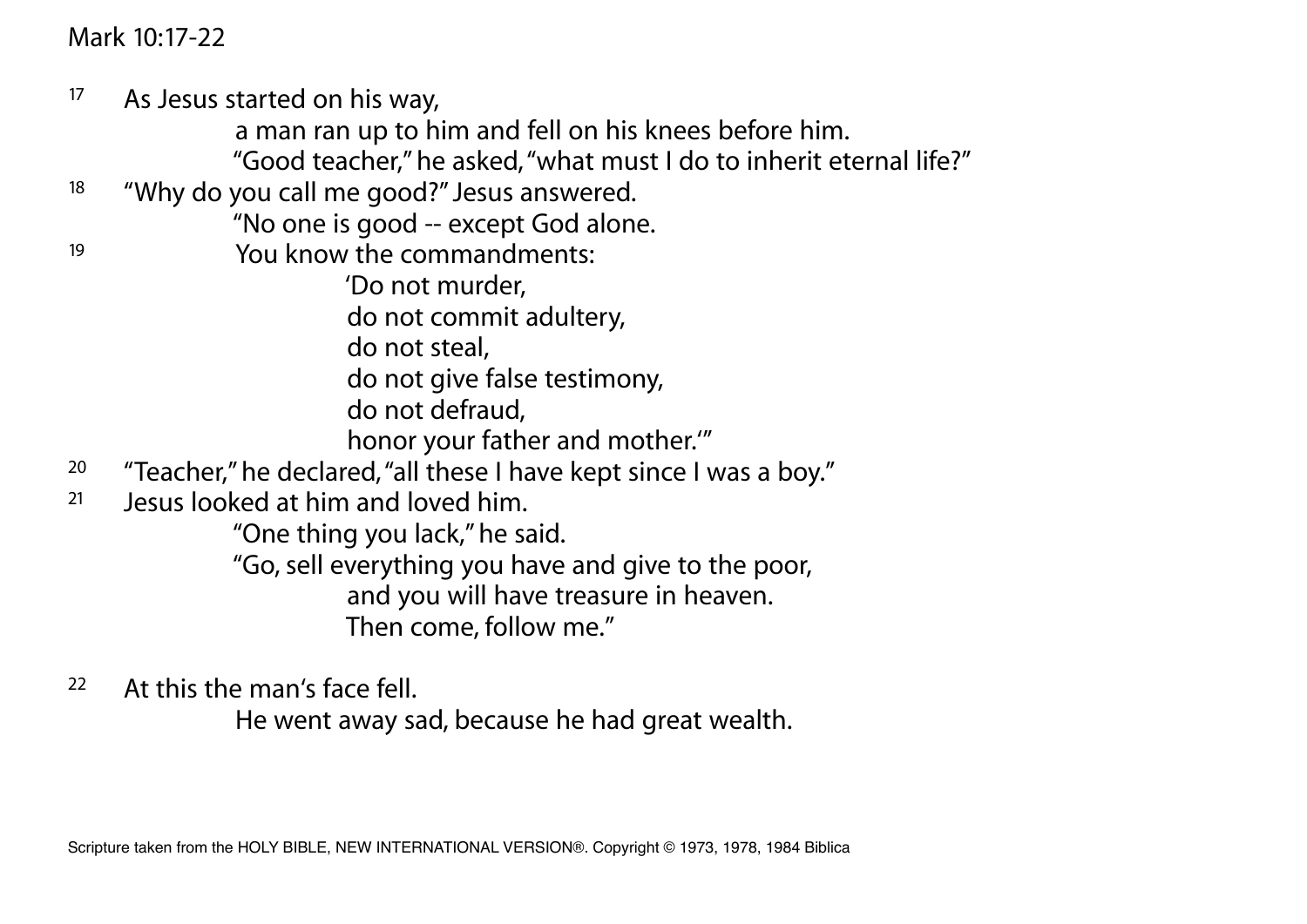Mark 11:15-18

<sup>15</sup> On reaching Jerusalem,

Jesus entered the temple area

and began driving out those who were buying and selling there.

He overturned the tables of the money changers and the benches of those selling doves,

16 and would not allow anyone to carry merchandise through the temple courts.

<sup>17</sup> And as he taught them, he said,

"Is it not written:

 " 'My house will be called a house of prayer for all nations'? But you have made it 'a den of robbers.'"

 $18$  The chief priests and the teachers of the law heard this and began looking for a way to kill him, for they feared him,

because the whole crowd was amazed at his teaching.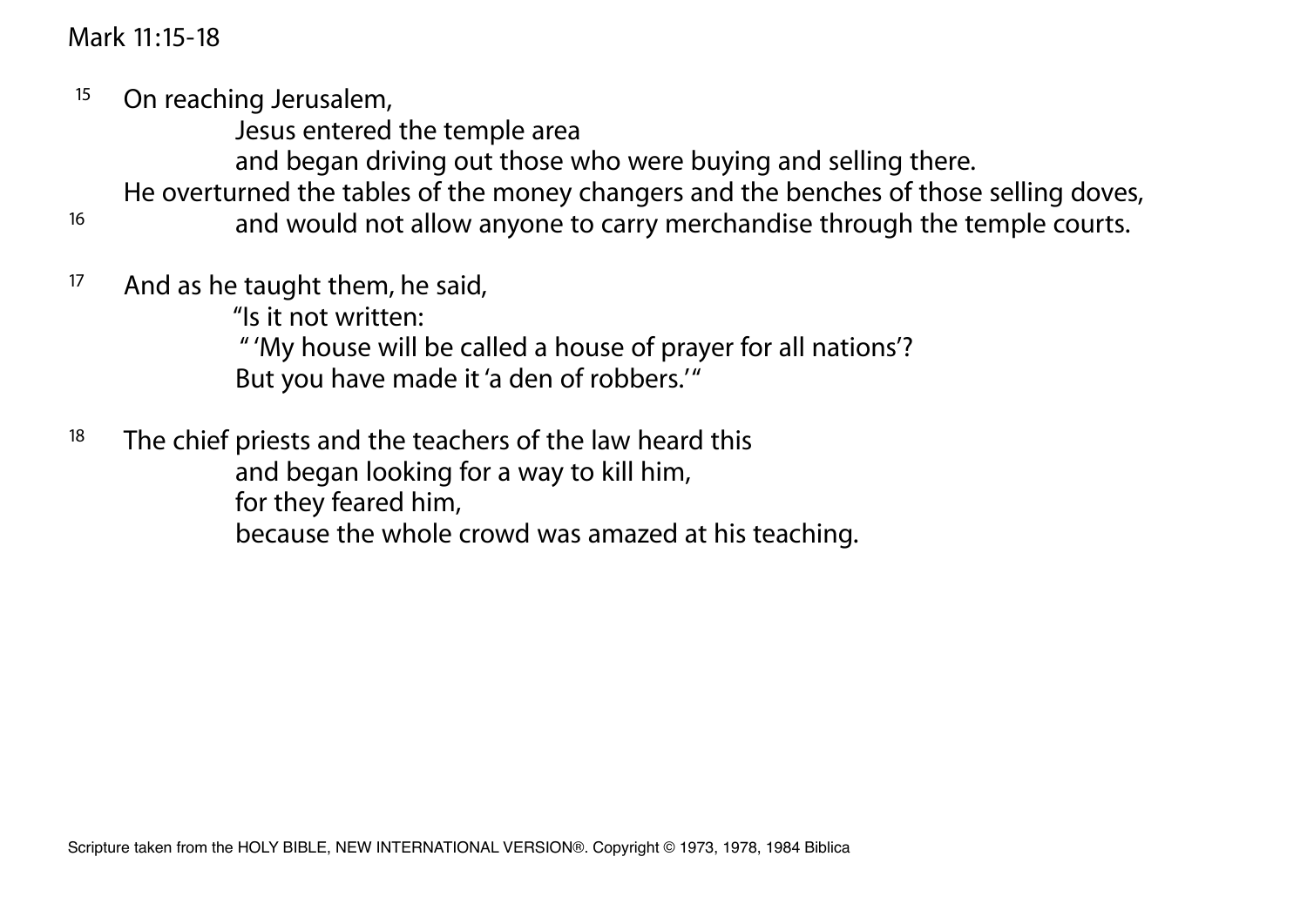Mark 12:13-17

- <sup>13</sup> Later they sent some of the Pharisees and Herodians to Jesus to catch him in his words.
- $14$  They came to him and said,

"Teacher, we know you are a man of integrity.

You aren't swayed by men,

because you pay no attention to who they are;

but you teach the way of God in accordance with the truth.

Is it right to pay taxes to Caesar or not?

Should we pay or shouldn't we?"

But Jesus knew their hypocrisy.

"Why are you trying to trap me?" he asked.

"Bring me a denarius and let me look at it."

<sup>16</sup> They brought the coin, and he asked them, "Whose portrait is this? And whose inscription?"

"Caesar's," they replied.

<sup>17</sup> Then Jesus said to them.

"Give to Caesar what is Caesar's and to God what is God's."

And they were amazed at him.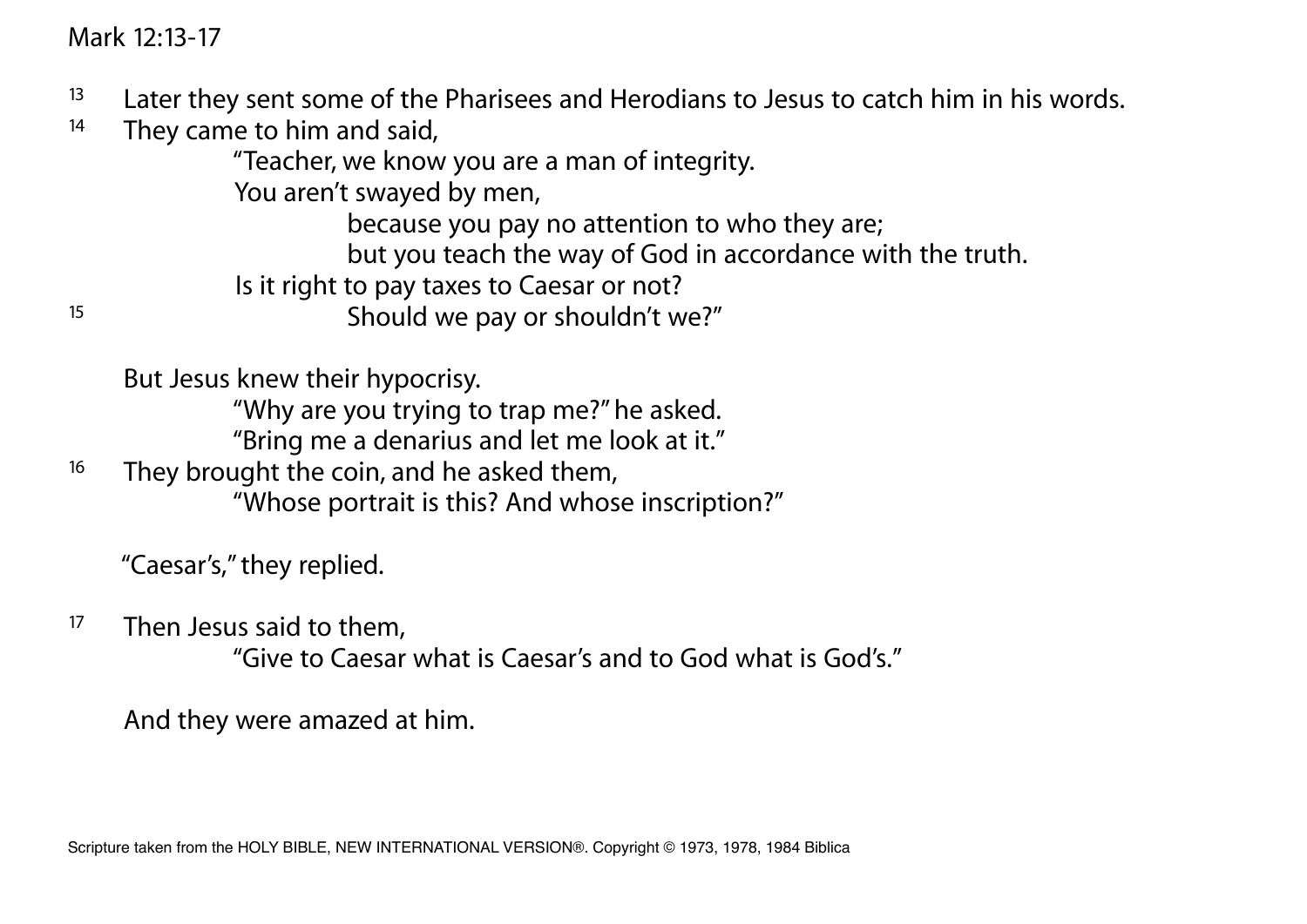Mark 14:3-9

 $3$  While he was in Bethany,

 reclining at the table in the home of a man known as Simon the Leper, a woman came with an alabaster jar of very expensive perfume,

made of pure nard.

She broke the jar and poured the perfume on his head.

- <sup>4</sup> Some of those present were saying indignantly to one another, "Why this waste of perfume?
- <sup>5</sup> It could have been sold for more than a year's wages and the money given to the poor." And they rebuked her harshly.
- 6 "Leave her alone," said Jesus.

"Why are you bothering her?

She has done a beautiful thing to me.

- 7 The poor you will always have with you,
	- and you can help them any time you want.
	- But you will not always have me.
- 8 She did what she could.
	- She poured perfume on my body beforehand to prepare for my burial.
- <sup>9</sup> I tell you the truth,

wherever the gospel is preached throughout the world,

what she has done will also be told, in memory of her."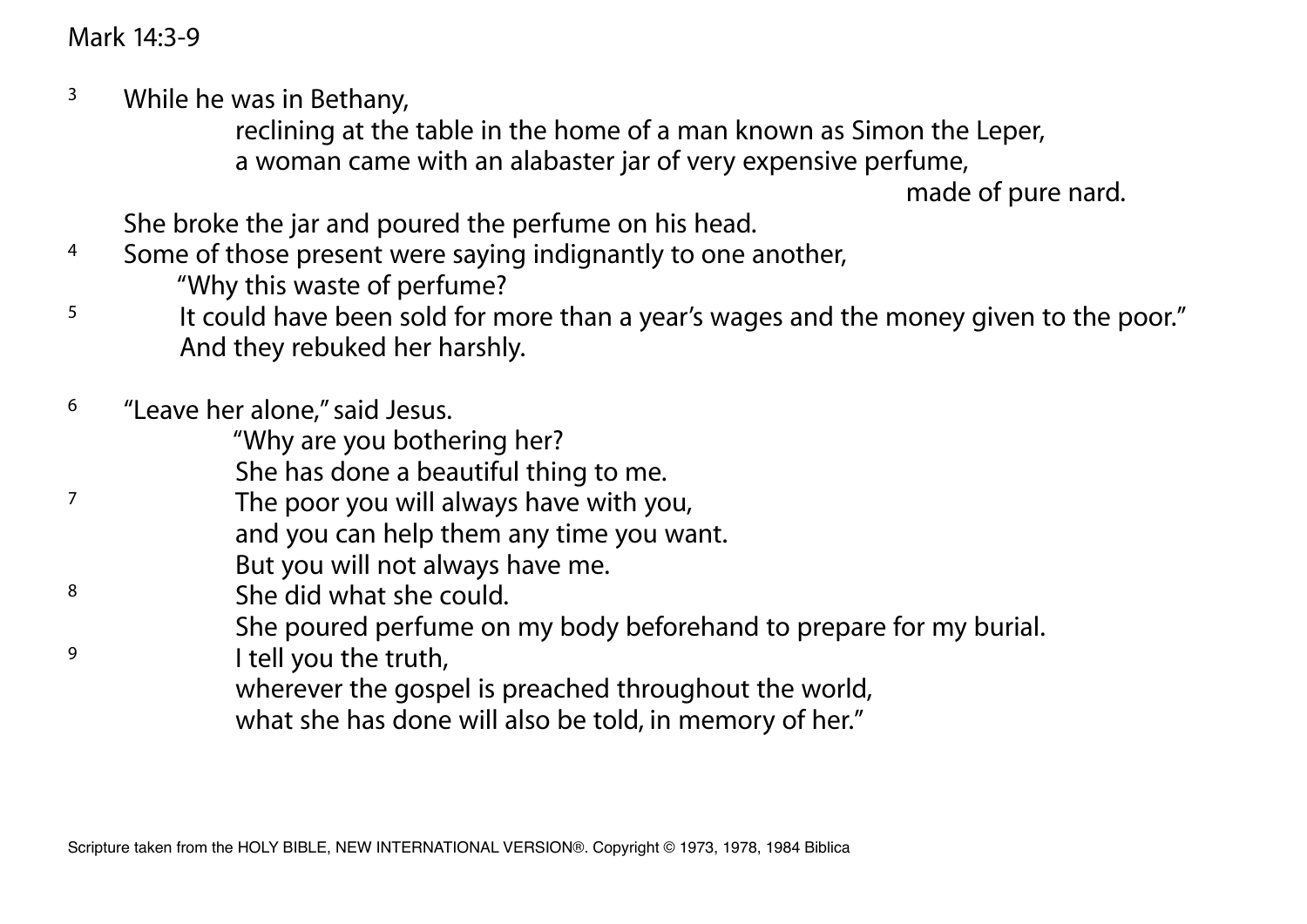Mark 14:43-50

- $43$  Just as he was speaking, Judas, one of the Twelve, appeared. With him was a crowd armed with swords and clubs, sent from the chief priests, the teachers of the law, and the elders.
- 44 Now the betrayer had arranged a signal with them:

"The one I kiss is the man;

arrest him and lead him away under guard."

- 45 Going at once to Jesus, Judas said, "Rabbi!" and kissed him.
- 46 The men seized Jesus and arrested him.
- <sup>47</sup> Then one of those standing near drew his sword and struck the servant of the high priest,

cutting off his ear.

- 48 "Am I leading a rebellion," said Jesus, "that you have come out with swords and clubs to capture me?
- 49 Every day I was with you,

 teaching in the temple courts, and you did not arrest me. But the Scriptures must be fulfilled."

<sup>50</sup> Then everyone deserted him and fled.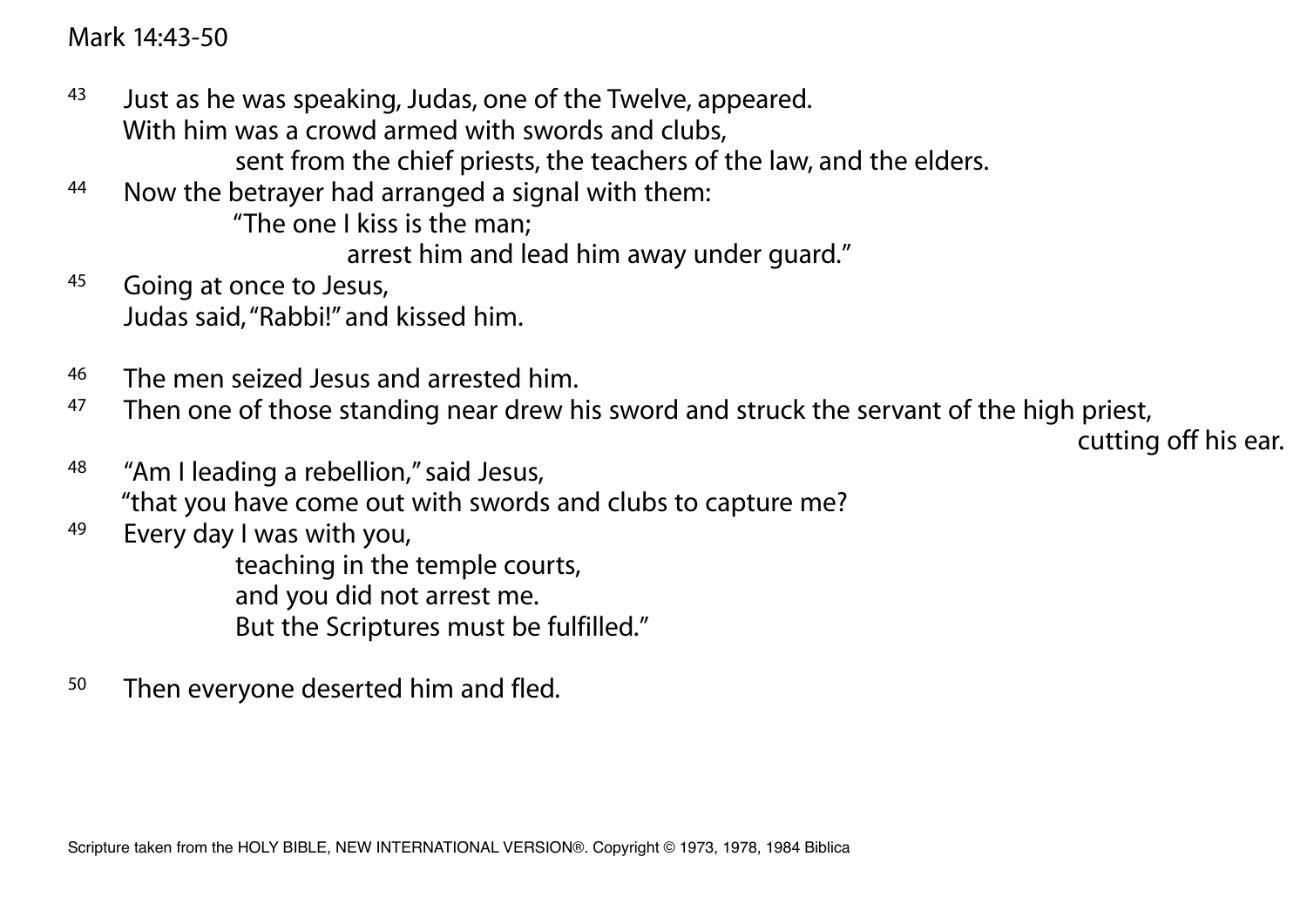Mark 14:66-72

66 While Peter was below in the courtyard,

one of the servant girls of the high priest came by.

<sup>67</sup> When she saw Peter warming himself,

she looked closely at him.

"You also were with that Nazarene, Jesus," she said.

- 68 But he denied it.
	- "I don't know or understand what you're talking about," he said, and went out into the entryway.
- $69$  When the servant girl saw him there, she said again to those standing around, "This fellow is one of them."
- 70 Again he denied it.

After a little while, those standing near said to Peter,

"Surely you are one of them, for you are a Galilean."<br>The began to call down curses on bimself and be swore to the

He began to call down curses on himself, and he swore to them, "I don't know this man you're talking about."

<sup>72</sup> Immediately the rooster crowed the second time.

Then Peter remembered the word Jesus had spoken to him:

"Before the rooster crows twice you will disown me three times."

And he broke down and wept.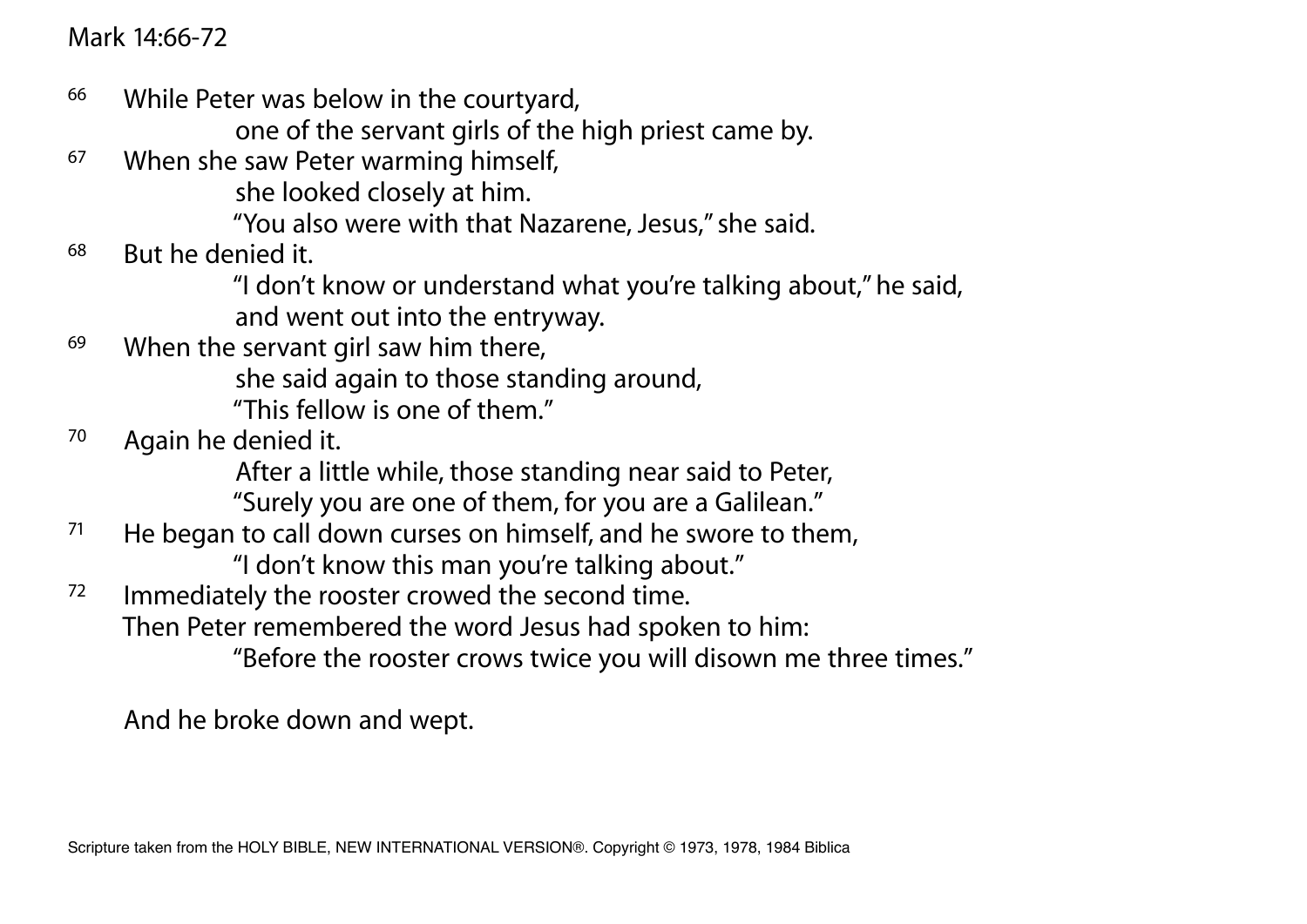Mark 15:6-15

- $6$  Now it was the custom at the Feast to release a prisoner whom the people requested.
- <sup>7</sup> A man called Barabbas was in prison with the insurrectionists who had committed murder in the uprising.
- <sup>8</sup> The crowd came up and asked Pilate to do for them what he usually did.
- $9$  "Do you want me to release to you the king of the Jews?" asked Pilate,
- <sup>10</sup> knowing it was out of envy that the chief priests had handed Jesus over to him.
- <sup>11</sup> But the chief priests stirred up the crowd to have Pilate release Barabbas instead.
- <sup>12</sup> "What shall I do, then, with the one you call the king of the Jews?" Pilate asked them.<br><sup>13</sup> "Crucify biml" they shouted "Crucify him!" they shouted.
- 14 "Why? What crime has he committed?" asked Pilate. But they shouted all the louder, "Crucify him!"
- <sup>15</sup> Wanting to satisfy the crowd, Pilate released Barabbas to them. He had Jesus flogged, and handed him over to be crucified.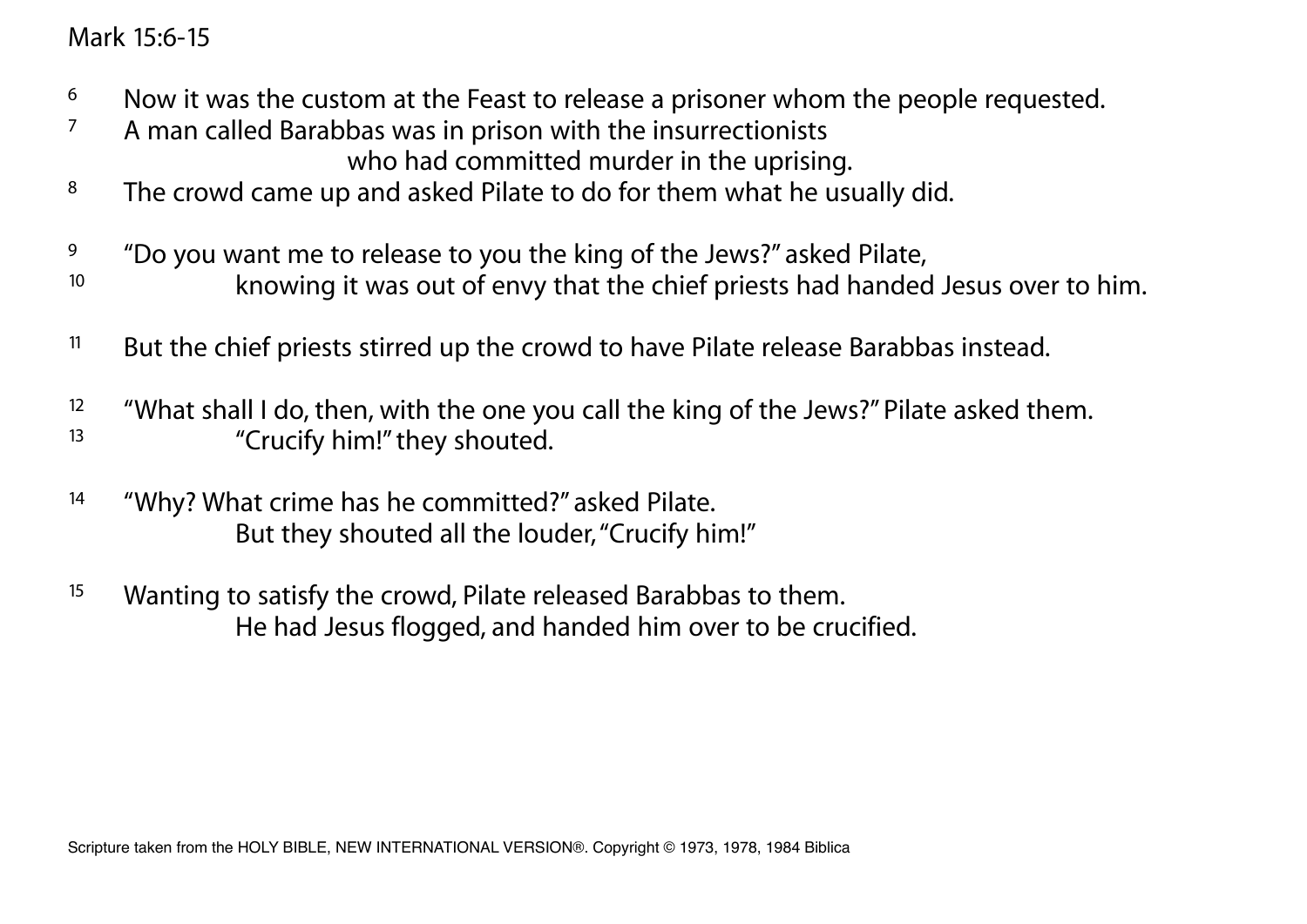#### Mark 15:22-32

- <sup>22</sup> They brought Jesus to the place called Golgotha (which means The Place of the Skull).
- $23$  Then they offered him wine mixed with myrrh, but he did not take it.
- 24 And they crucified him. Dividing up his clothes,

they cast lots to see what each would get.

- $25$  It was the third hour when they crucified him.
- <sup>26</sup> The written notice of the charge against him read: THE KING OF THE JEWS.<br><sup>27</sup> They crucified two robbers with b
- They crucified two robbers with him, one on his right and one on his left.
- <sup>29</sup> Those who passed by hurled insults at him, shaking their heads and saying, "So! You who are going to destroy the temple and build it in three days, <sup>30</sup>come down from the cross and save yourself!"
- $31$  In the same way the chief priests and the teachers of the law mocked him among themselves. "He saved others," they said,

"but he can't save himself!

<sup>32</sup> Let this Christ, this King of Israel, come down now from the cross,

that we may see and believe."

Those crucified with him also heaped insults on him.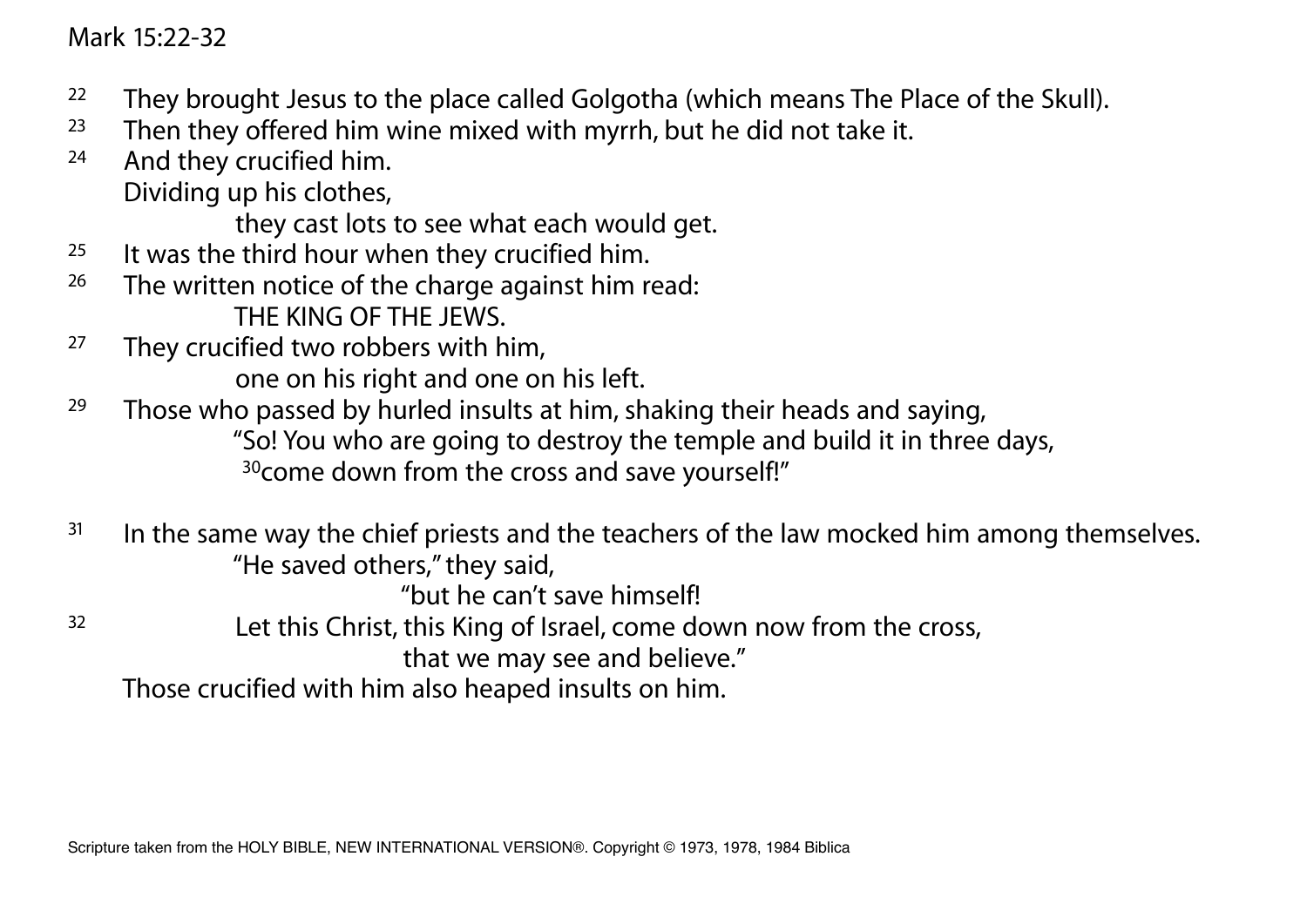Mark 15:33-39

- $33$  At the sixth hour darkness came over the whole land until the ninth hour.
- <sup>34</sup> And at the ninth hour Jesus cried out in a loud voice, "Eloi, Eloi, lama sabachthani?"—which means, "My God, my God, why have you forsaken me?"
- <sup>35</sup> When some of those standing near heard this, they said, "Listen, he's calling Elijah."
- <sup>36</sup> One man ran, filled a sponge with wine vinegar, put it on a stick, and offered it to Jesus to drink. "Now leave him alone. Let's see if Elijah comes to take him down," he said.
- <sup>37</sup> With a loud cry, Jesus breathed his last.
- <sup>38</sup> The curtain of the temple was torn in two from top to bottom.
- <sup>39</sup> And when the centurion, who stood there in front of Jesus, heard his cry and saw how he died, he said, "Surely this man was the Son of God!"